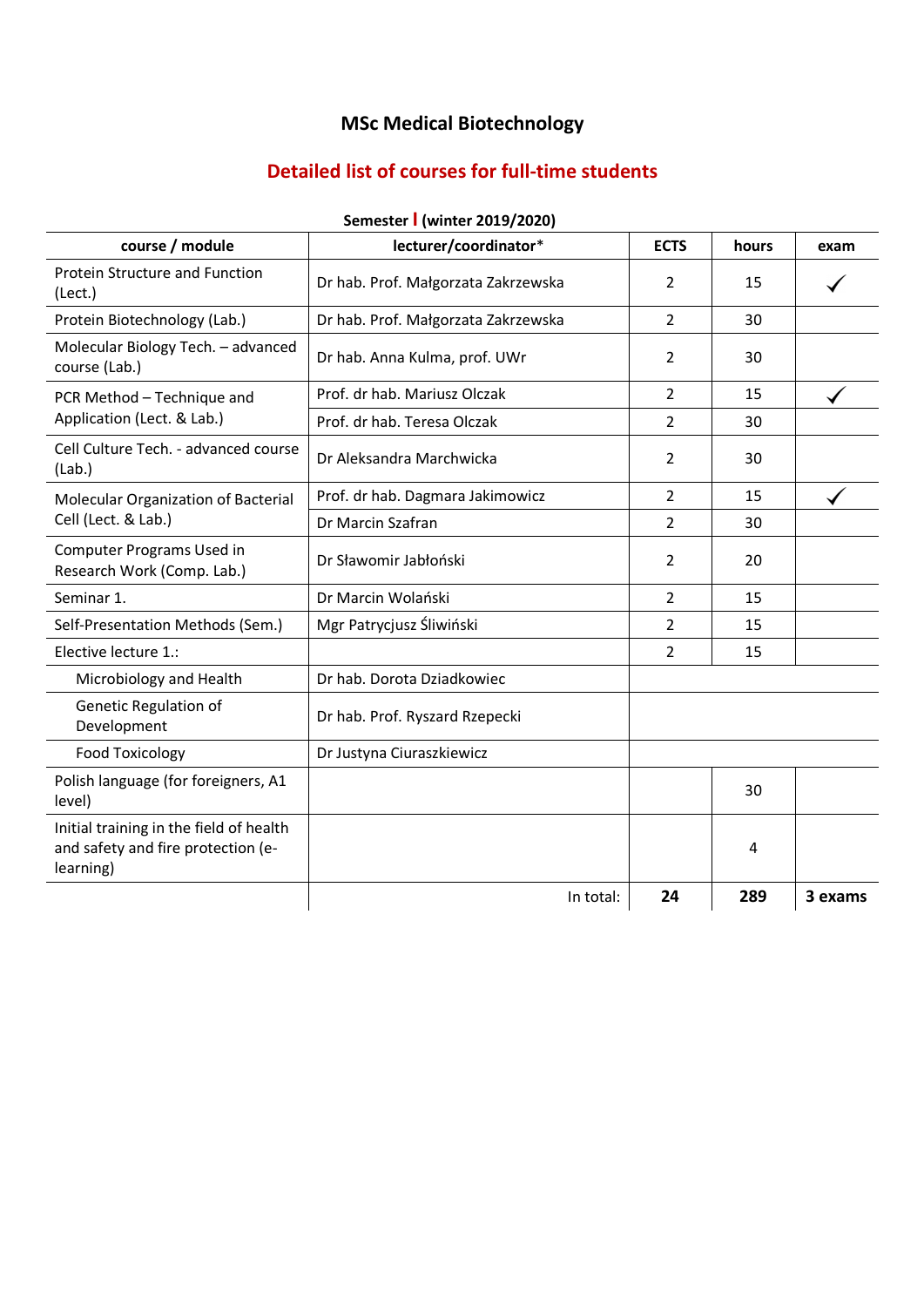| course / module                                  | lecturer/coordinator*          | <b>ECTS</b>    | hours | exam    |
|--------------------------------------------------|--------------------------------|----------------|-------|---------|
| Experimental Tech. in Structural                 | Dr hab. Daniel Krowarsch       | 2              | 15    |         |
| Biology (Lect. & Lab.)                           |                                | 3              | 40    |         |
| Systems Biology (Lect. & Lab.)                   | Dr Małgorzata Heidorn-Czarna   | 2              | 15    |         |
|                                                  |                                | 2              | 30    |         |
| Glycobiology (Lect.)                             | Dr Dorota Maszczak-Seneczko    | $\mathcal{P}$  | 15    |         |
| <b>Genomics and Molecular Evolution</b>          | Prof. dr hab. Paweł Mackiewicz | 3              | 30    |         |
| (Lect. & Comp. Lab.)                             |                                | 3              | 30    |         |
| Seminar 2.                                       | Dr Marcin Wolański             | 2              | 15    |         |
| Degree Project                                   |                                | 12             | 150   |         |
| Elective lecture 2.:                             |                                | $\overline{2}$ | 15    |         |
| Fluorescence in Biology and<br>Biotechnology     | Dr Tomasz Trombik              |                |       |         |
| Molecular Basis of<br>Neurodegenerative Diseases | Dr Marek Łuczkowski            |                |       |         |
| Polish language (for foreigners, A1<br>level)    |                                |                | 30    |         |
|                                                  | In total:                      | 33             | 385   | 3 exams |

#### **Semester II (summer 2019/2020)**

### **Semester III (summer 2020/2021)**

| course / module                                                                                | lecturer/coordinator*                          | <b>ECTS</b>    | hours | exam    |
|------------------------------------------------------------------------------------------------|------------------------------------------------|----------------|-------|---------|
| <b>Molecular Basis of Medical</b><br>Microbiology (Lect.)                                      | Prof. dr hab. Jolanta<br>Zakrzewska-Czerwińska | 2              | 15    |         |
| Protein Posttranslational<br><b>Modifications in Genome Structure</b><br>and Stability (Lect.) | Dr hab. Dorota Dziadkowiec                     | 2              | 15    |         |
| Cancer Biology (Lect.)                                                                         | Prof. dr hab. Ewa Marcinkowska                 | $\mathfrak{p}$ | 15    |         |
| Drug Carriers (Lect. & Lab.)                                                                   | Dr hab. Jerzy Gubernator                       | $\mathcal{P}$  | 15    |         |
|                                                                                                | Dr Anna Jaromin                                | $\mathfrak{p}$ | 30    |         |
| Seminar 3.                                                                                     |                                                | 3              | 30    |         |
| Innovation and Transfer of<br>Knowledge to Business (Lect.)                                    | Dr Katarzyna Witczyńska                        | 2              | 15    |         |
| Virology (Lect.)                                                                               | Dr Beata Orzechowska                           | 3              | 30    |         |
| Degree Project                                                                                 |                                                | 12             | 150   |         |
| Elective lecture 3.                                                                            |                                                | 2              | 15    |         |
| Foreign language (English, B2+ level)                                                          |                                                |                | 60    |         |
|                                                                                                | In total:                                      | 32             | 390   | 3 exams |